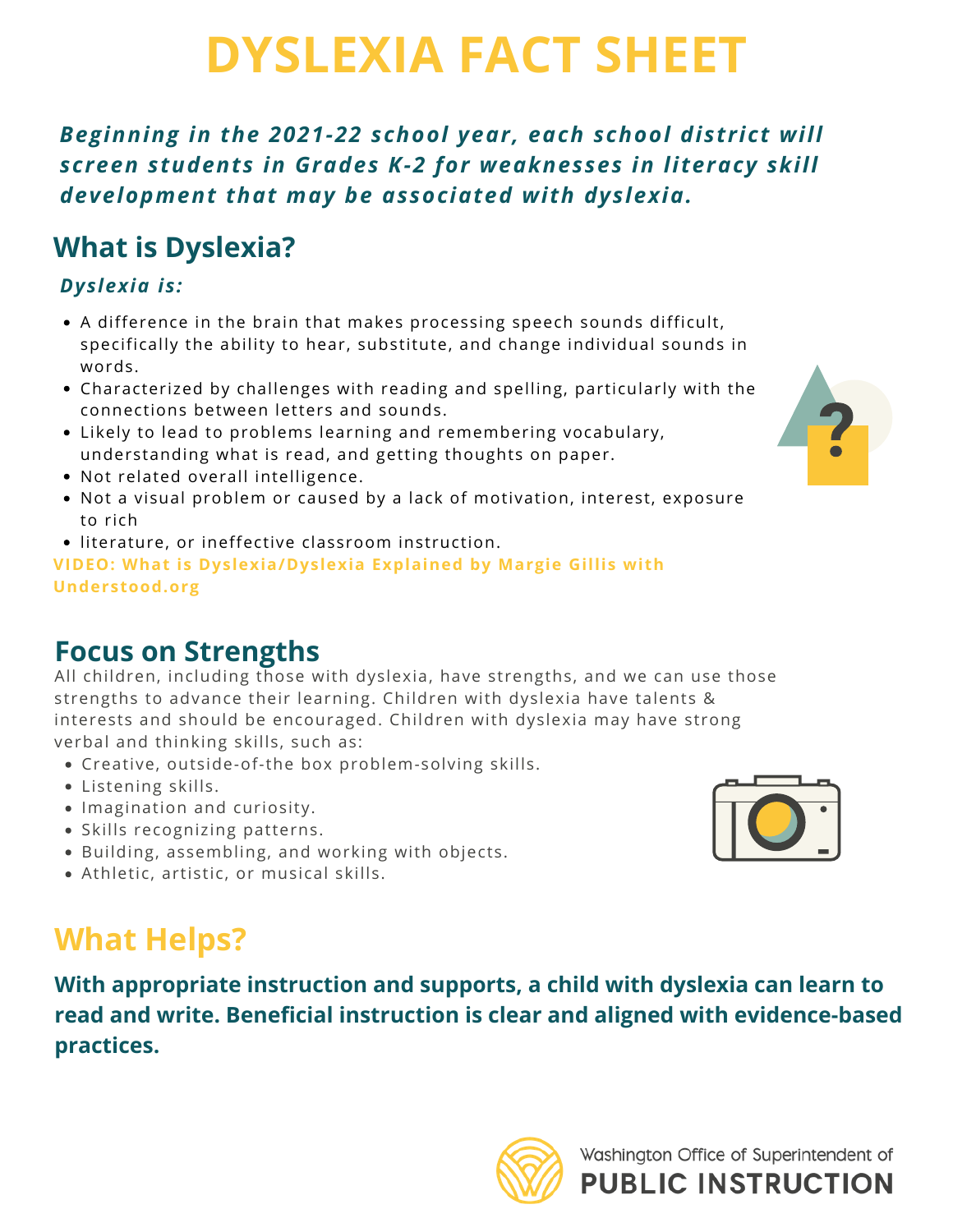# **DYSLEXIA FACT SHEET**

## **Common Struggles**

#### *Each Child is Different*

 Dyslexia looks different for each child and across ages and stages. It is common for people with dyslexia to struggle pronouncing words with two or more syllables, as well as:

#### **Pre-School through Kindergarten Later School Years**

- Delayed speech (age 2-3) Reading aloud
- 
- Learning & remembering letter names
- 

#### **Early School Years**

- **Early School Years Connecting letters to sounds Connecting letters to sounds** 
	- Getting thoughts on paper
	- Following multi-step directions
	- Memorizing math facts and solving word problems
	- Slow or choppy reading, even with very small or common words
	- Leaving out words, parts of words, and sounds when reading
	- Poor and inconsistent spelling
	- Mixing up terms for concepts and objects (i.e. bagel/doughnut)
	- Avoidance behaviors

## **Connecting with Schools**

 A family/school partnership is essential for student success. The first step when you are concerned about your child's progress is to make an appointment to talk to the teacher to discuss:

- Your concerns and questions.
- The teacher's concerns and questions.
- Steps to learn more about your child's struggles and needs.
- Plan a follow-up meeting to share findings & discuss connecting instruction to your child's needs.

### **Classroom Supports**

#### *Accommodations Create Access*

 In addition to appropriate instruction, accommodations help children with dyslexia in the classroom and increase their independence. Some supports that students find helpful include:

- Extended time for reading and writing.
- Breaking up long assignments.
- Quiet place for studying and testing.
- Audio books (including for textbooks) or computer support for reading (i.e. Bookshare or Learning Ally).
- Computers with dictation software.
- Closed captions when watching videos to reinforce word knowledge.
- See <u>[ORBIDA](https://or.dyslexiaida.org/)</u> for more information.

- 
- Reading and writing words with two or more syllables • Following directions<br>• Learning & remembering letter names<br>• Rhyming<br>• Rhyming
	-
	- . Writing tasks (assignments, essays, emails, taking notes, etc.)
	- Learning a foreign language









Washington Office of Superintendent of **PUBLIC INSTRUCTION**